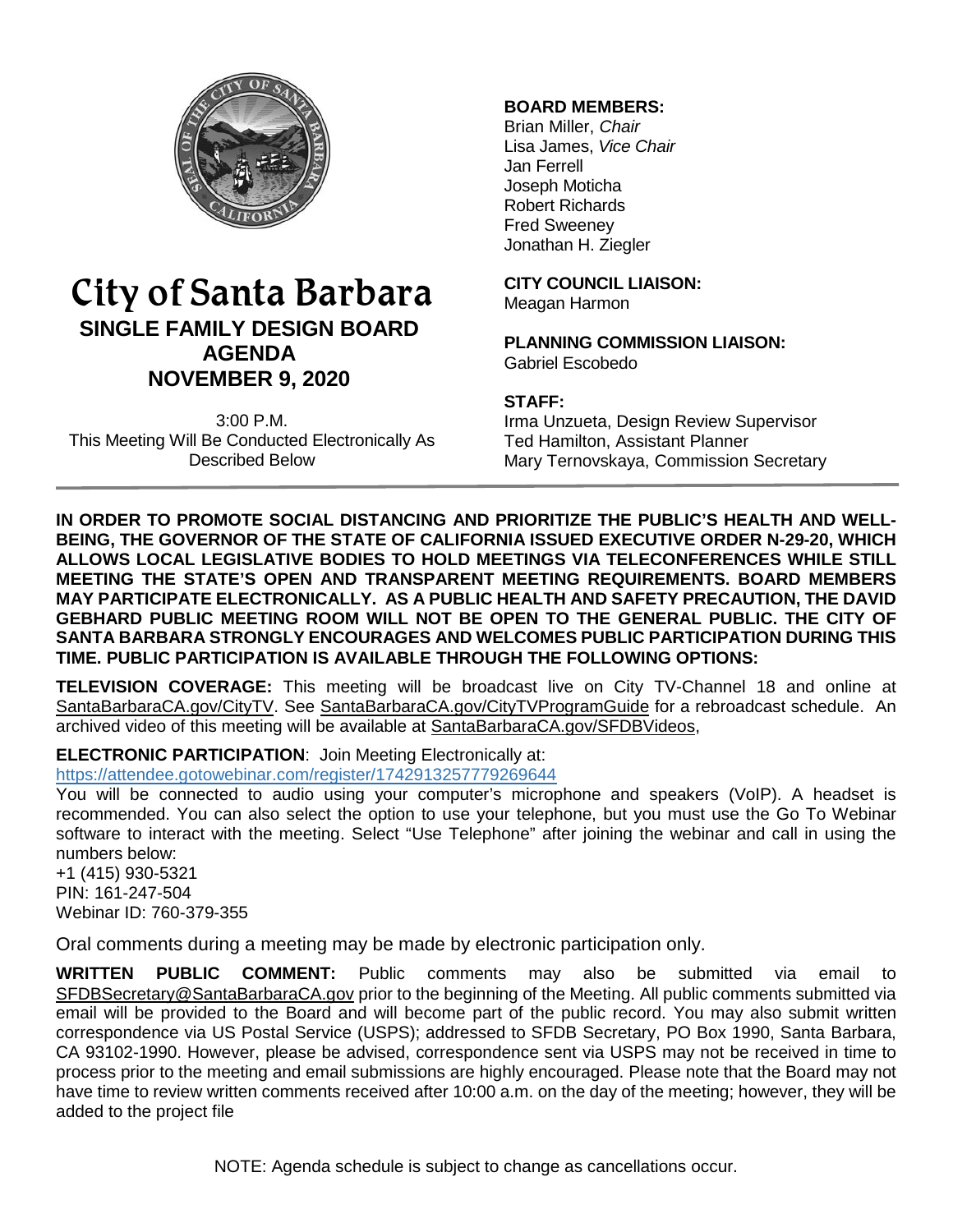**PUBLIC COMMENT:** Public comment on matters not listed on the agenda will occur at the beginning of the meeting. Members of the public wishing to speak must "raise their hand" in the GoToWebinar platform by selecting the virtual hand icon, which is generally located on most devices in the upper right hand corner of the screen. When persons are called on to speak, their microphone will be activated and they will be notified to begin speaking. Each speaker will be given a total of 2 minutes to address the Board. Pooling of time is not allowed during general public comment. The time allotted for general public comment at the beginning of the meeting is 30 minutes. The Board, upon majority vote, may decline to hear a speaker on the grounds that the subject matter is beyond the Board's subject matter jurisdiction.

**PUBLIC COMMENT ON AGENDIZED ITEMS:** Members of the public wishing to speak on a matter on the agenda must "raise their hand" in the GoToWebinar platform by selecting the virtual hand icon during the presentation of that item. The "raise hand" icon is generally located on most devices in the upper right hand corner of the screen. When persons are called on to speak, their microphone will be activated and they will be notified to begin speaking. Each speaker will be given a total of 2 minutes to address the Board. Pooling of time is not permitted during meetings conducted electronically.

If you want to be listed as an interested party on an item you have the following options available to submit a request: 1. Submit an e-mail request to [SFDBSecretary@SantaBarbaraCA.gov,](mailto:SFDBSecretary@SantaBarbaraCA.gov) 2. Call the SFDB Secretary at (805) 564-5470, ext. 3308, or 3. Submit a written request via US Postal Service (USPS); addressed to SFDB Secretary, PO Box 1990, Santa Barbara, CA 93102-1990. **You will need to provide your Name, Email Address, Mailing Address, and the project number (PLN) you want to be added to.**

**AGENDAS, MINUTES, REPORTS, & PUBLIC RECORD WRITINGS:** Documents relating to agenda items are available for review online at **SantaBarbaraCA.gov/SFDB**. If you have any questions about the posted<br>documents, contact Ted Hamilton, Assistant Planner, at (805) 564-5541 or email documents, contact Ted Hamilton, Assistant Planner, at (805) 564-5541 or email [THamilton@SantaBarbaraCA.gov.](mailto:THamilton@SantaBarbaraCA.gov) You may contact City Planning staff at (805) 564-5470 for general questions about the status of a case.

**PUBLIC HEARING PROCEDURE:** The following review steps explain the sequence that all projects must undergo during a public hearing: 1. Introduction by the Chair; 2. Staff Comments (optional); 3. Applicant Presentation; 4. Public Comment (if any); 5. Questions from the Board/Commission; 6. Comments from the Board/Commission; 7. Board/Commission Discussion; and 8. Board/Commission Action.

**AMERICANS WITH DISABILITIES ACT:** If you need services or staff assistance to attend or participate in this meeting, contact the SFDB Secretary at (805) 564-5470, ext. 3308. If possible, notification at least 48 hours prior to the meeting will usually enable the City to make reasonable arrangements. Specialized services, such as sign language interpretation or documents in Braille, may require additional lead time to arrange.

**APPEALS:** Decisions of the SFDB may be appealed to the City Council. In order to promote social distancing and protect the health and wellbeing of the public, the City Clerk will no longer be accepting appeals over the counter at City Hall. For further information and guidelines on how to appeal a decision to City Council, please contact the City Clerk's office at [Clerk@SantaBarbaraCA.gov](mailto:Clerk@SantaBarbaraCA.gov) as soon as possible. **Appeals and associated fee must be submitted in writing, and** *via email to [Clerk@SantaBarbaraCA.gov](mailto:Clerk@SantaBarbaraCA.gov) and by first class mail postage prepaid* **within 10 calendar days of the meeting at which the Board took action or rendered its**  decision. Appeals and associated fee post marked after the 10<sup>th</sup> calendar day will not be accepted.

**NOTE TO INTERESTED PARTIES:** Only those persons who participate through public comment either orally or in writing on an item on this Agenda have standing to appeal the decision. Grounds for appeal are limited to those issues raised either orally or in written correspondence delivered to the review body at, or prior to, the public hearing.

**STATE POLITICAL REFORM ACT SOLE PROPRIETOR ADVISORY:** State law, in certain circumstances, allows an architect, engineer, or a person in a related profession who is a "sole practitioner" to make informational presentation of drawings or submissions of an architectural, engineering, or similar nature to the same Board on which he or she is seated, if the practitioner does not advocate for the project.

**LICENSING ADVISORY:** The Business and Professions Code of the State of California and the Municipal Code of the City of Santa Barbara restrict preparation of plans for certain project types to licensed professionals. See SFDB Guidelines 2.1.2A and 3.1.2C for specific information.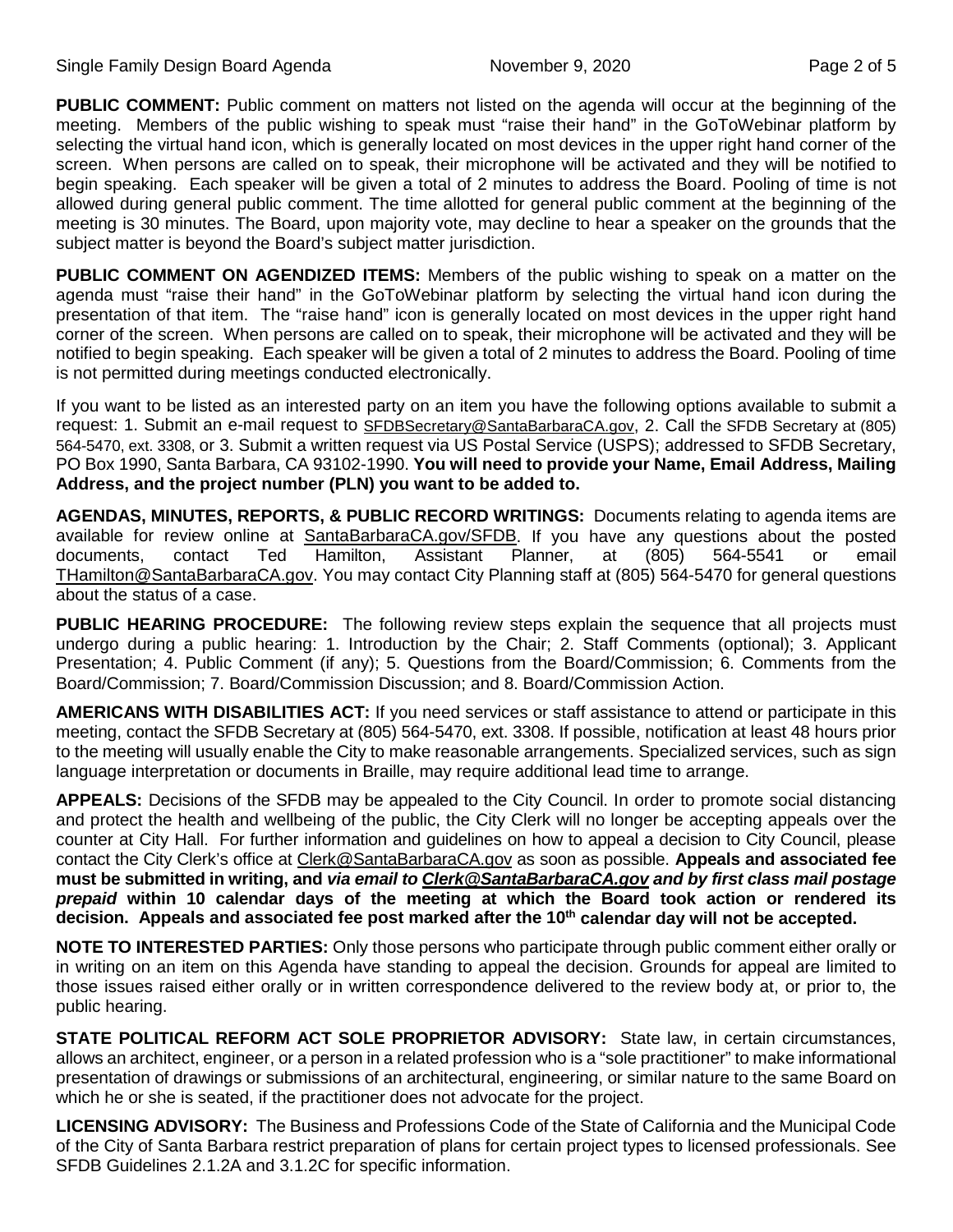**NOTICE:** On Thursday, November 5, 2020, this Agenda was posted on the outdoor bulletin board at the Community Development Department, 630 Garden Street and online at [SantaBarbaraCA.gov/SFDB.](http://www.santabarbaraca.gov/gov/brdcomm/nz/sfdb/agendas.asp) Approximate times are set for each item; however, the schedule is subject to change.

#### **PLEASE BE ADVISED**

The following advisories are generally also contained in the City's Single Family Design Board General Design Guidelines and Meeting Procedures [\(SFDB Guidelines\)](http://www.santabarbaraca.gov/services/planning/design/boards/sfdb.asp). The specific SFDB Guideline number is listed after each advisory. Applicants are encouraged to review the full version of the SFDB Guidelines.

- The approximate time the project will be reviewed is listed to the left of each item. It is suggested that applicants arrive 15 minutes early. The agenda schedule is subject to change as cancellations occur. Staff will attempt to notify applicants of time changes.  $(3.2.2)$
- The applicant's presence is required. If an applicant is not present, the item will be postponed indefinitely. If an applicant cancels or postpones an item without providing advance notice, the item will be postponed indefinitely and will not be placed on the following SFDB agenda. (3.2.4)
- Substitution of plans is not allowed. If plans differing from the submittal sets are brought to the meeting, motions for Project Design Approval or Final Approval will be contingent upon staff review for code compliance. (3.2.4)
- Concept review comments are generally valid for one year. Per SMBC 22.22.180, a Project Design Approval is valid for three years from the date of the approval unless a time extension has been granted or a building permit has been issued. Projects with a valid land use approval will also automatically extend the Project Design Approval expiration date. (3.2.9) An SFDB approval does not constitute a Zoning clearance or a Building and Safety Permit.
- CEQA Guidelines §15183 Exemptions (Projects Consistent with General Plan). Under this California Environmental Quality Act (CEQA) Guidelines section, projects with new development (new nonresidential square footage or new residential units) qualify for an exemption from further environmental review documents if (1) they are consistent with the General Plan development density evaluated in the 2011 General Plan Program Environmental Impact Report, and (2) any potentially significant project-specific impacts are addressed through existing development standards. Section 15183 exemptions are determined by staff based on a preliminary environmental review process. A decision-maker CEQA finding is required for a Section 15183 exemption. City Council General Plan environmental findings remain applicable for the project.

#### **NOTICE OF LINKED DIGITAL PLANS**

*Hyperlinks to project plans are provided in the agenda. If the project plan is available, you will see the address*  in the agenda displayed as a blue underlined text. To view the project plans, simply click on the blue underlined *address.*

**NOTE TO APPLICANTS:** Applicants are urged to access the Design Review Submittal Quick Reference Guide available at [SantaBarbaraCA.gov/PlanningHandouts](http://www.santabarbaraca.gov/services/planning/forms/planning.asp?utm_source=CommunityDevelopment&utm_medium=PlanningHandouts&utm_campaign=QuickLinks) to view the *required* and suggested submittal items for each review level of a project. **Applicants will be limited to 15 minutes for project presentation and a timer will be available on screen for reference. It is at the Chair's discretion to allow applicants additional presentation time.**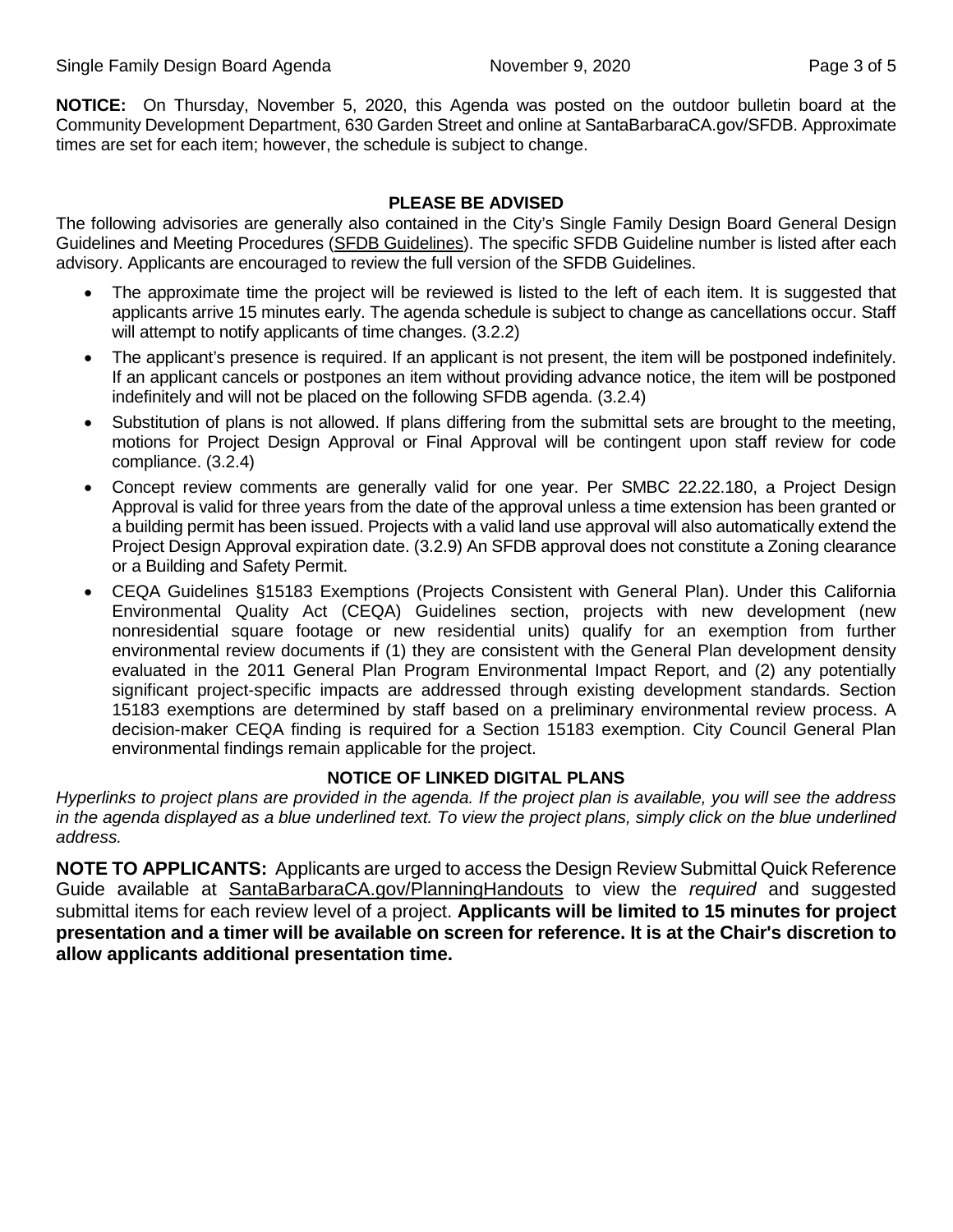#### **GENERAL BUSINESS**

A. Public Comment.

Any member of the public may address the Board for up to two minutes on any subject within its jurisdiction that is not scheduled on this agenda for a public discussion.

- B. Approval of the minutes of the Single Family Design Board meeting of **October 26, 2020**.
- C. Approval of the Consent Calendar of **November 2** and **November 9, 2020**.
- D. Announcements, requests by applicants for continuances and withdrawals, future agenda items, and appeals.
- E. Subcommittee Reports.

#### **(3:15PM) DISCUSSION ITEM**

# **1. AMENDMENTS TO THE GRADING ORDINANCE**<br>Reference Number: PLN2019-00249

Reference Number: Staff: **Andrew Stuffler, Chief Building Official** 

(Chief Building Official Andrew Stuffler will discuss recent amendments to the City's Grading Ordinance.)

### **(4:00PM) CONTINUED ITEM: CONCEPT REVIEW**

### **2. [1402 GRAND AVE](https://www.santabarbaraca.gov/SBdocuments/Advisory_Groups/Single_Family_Design_Board/Archive/2020_Archives/03_Architectural_Drawings/2020-11-09_November_9_2020_1402_Grand.pdf)**

| Assessor's Parcel Number:  | 029-110-047        |
|----------------------------|--------------------|
| Zone:                      | <b>RS-1A/RS-15</b> |
| <b>Application Number:</b> | PLN2017-00826      |
| Owner:                     | Joseph Kearns      |
| Applicant:                 | Ed DeVicente       |
|                            |                    |

(Revised project description is a proposal for a 273 square-foot addition to the upper level of an existing two-story single-family residence. Project includes a new second story deck, a new pool with integrated spa, and landscape and hardscape improvements. Project will address violations in enforcement case ENF2016-00296 and ZIR2016-00113. Project site is located on a 5.2 acre lot in the Hillside Design District with an average slope of 47%. The proposed total of 3,165 square feet of development is 43% of the maximum guideline floor-to-lot area ratio (FAR).)

**No final appealable action will be taken at this hearing. Project scope has been revised since the project received Project Design Approval on August 20, 2018. A revised Project Design Approval will be requested at a later hearing date. Project was last reviewed August 20, 2018.**